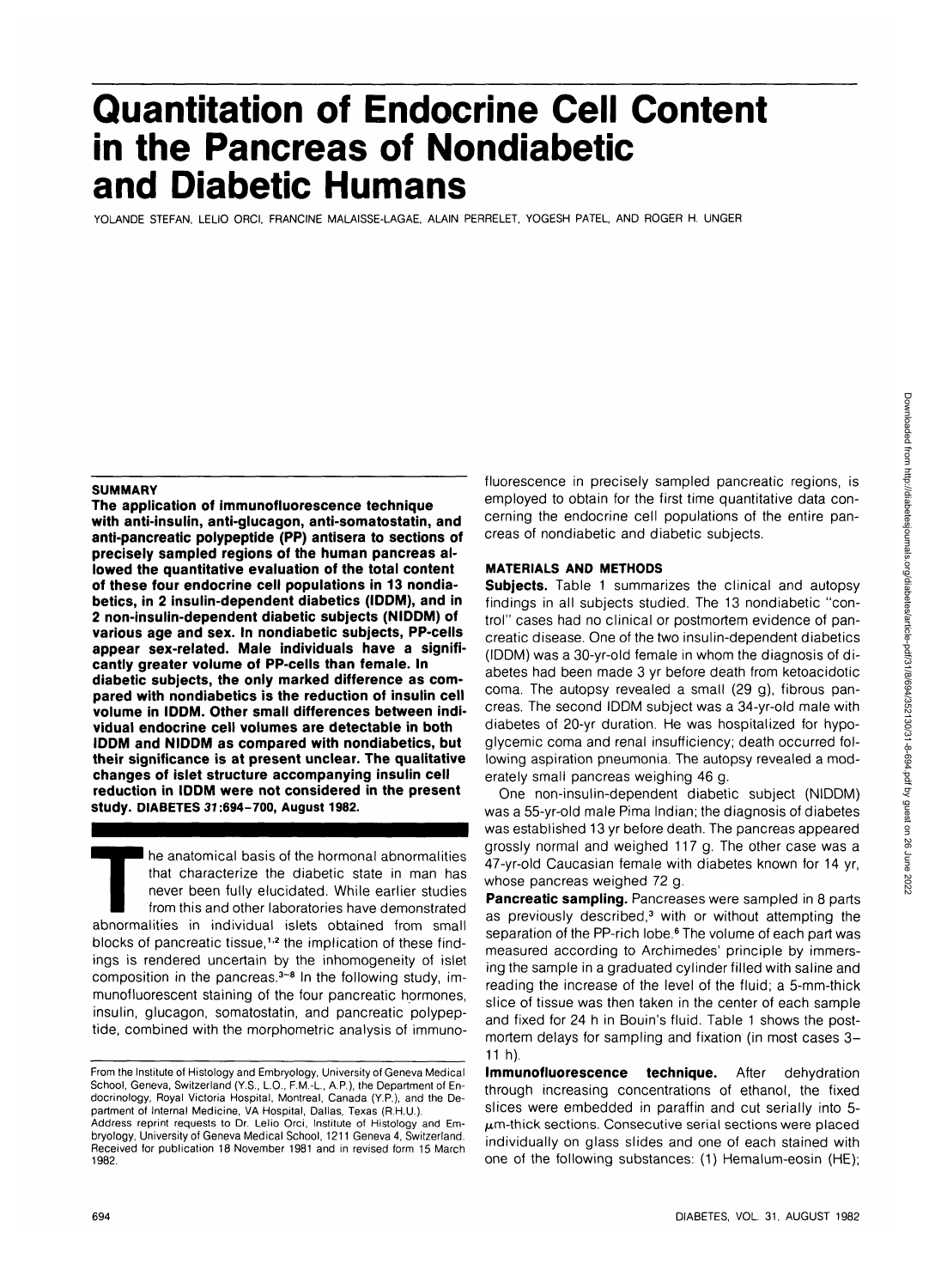# TABLE 1

Sex, age, height, weight, and brief clinical characterization of the 17 subjects studied; subjects are ordered according to increasing age in each category

| No.               | Sex          | Age<br>(yr)       | Height<br>(cm) | Weight<br>(kg) | Postmortem delay<br>of sampling (h) | Diagnosis                                 |
|-------------------|--------------|-------------------|----------------|----------------|-------------------------------------|-------------------------------------------|
|                   | Nondiabetics |                   |                |                |                                     |                                           |
| 1                 | F            | 16(C)             | 173            | 52             | 15                                  | Lymphoblastic leukemia.                   |
| $\overline{c}$    | F            | 18 <sub>C</sub>   | 162            | 49             | 23                                  | Recurrent asthma.                         |
|                   |              |                   |                |                |                                     | Acute asthma crisis.*                     |
| 3                 | М            | 29(C)             | 181            | 81             | 11                                  | Myocardial infarction.*                   |
| 4                 | M            | 35(C)             | 185            | 90             | 5                                   | Traumatic paraplegia.†                    |
|                   |              |                   |                |                |                                     | Aspiration pneumonia.                     |
| 5                 | F            | 36(C)             | 170            | 70             | 6                                   | Thrombosis left carotid.‡                 |
|                   |              |                   |                |                |                                     | Aspiration pneumonia.                     |
| 6                 | F            | 38(C)             | 174            | 100            | 5                                   | Myocardial infarction.                    |
|                   |              |                   |                |                |                                     | Pulmonary embolism.                       |
| 7                 | F            | 44(C)             | 165            | 56             | 9                                   | Subarachnoid hemorrhage.*                 |
| 8                 | M            | 45(C)             | 180            | 85             | 11                                  | Liver cirrhosis.                          |
|                   |              |                   |                |                |                                     | Upper digestive tract hemorrhage.         |
| 9                 | F            | 54 <sub>(C)</sub> | 158            | 64             | 12                                  | Astrocytoma.                              |
| 10                | M            | 55(C)             | 180            | 80             | 6                                   | Bronchial carcinoma.                      |
|                   |              |                   |                |                |                                     | Cerebral metastases.                      |
|                   |              |                   |                |                |                                     | Renal failure.                            |
| 11                | F            | 66(C)             | 153            | 59             | 6                                   | Metastatic uterine carcinoma.             |
|                   |              |                   |                |                |                                     | Hydronephrosis.                           |
|                   |              |                   |                |                |                                     | Pulmonary infarction.                     |
| 12                | М            | 72(C)             | 168            | 54             | 6                                   | Pulmonary tuberculosis.                   |
|                   |              |                   |                |                |                                     | Liver cirrhosis.                          |
|                   |              |                   |                |                |                                     | Gastric ulcer.                            |
|                   |              |                   |                |                |                                     | Gastrointestinal hemorrhage.              |
| 13                | F            | 80(C)             | 157            | 48             | 6                                   | Myeloblastic leukemia.                    |
|                   |              |                   |                |                |                                     |                                           |
| <b>IDDM</b><br>14 | F            | 30(C)             | 167            | 67             | 3                                   | Diabetes 3-yr duration.                   |
|                   |              |                   |                |                |                                     | Acido-ketotic coma.                       |
|                   | M            | 34(C)             | 187            | 60             | 6                                   |                                           |
| 15                |              |                   |                |                |                                     | Diabetes 20-yr duration.                  |
|                   |              |                   |                |                |                                     | Hypoglycemic coma.                        |
| <b>NIDDM</b>      | F            |                   | 165            | 72             | 6                                   |                                           |
| 16                |              | 47(C)             |                |                |                                     | Diabetes 14-yr duration.                  |
|                   |              |                   |                |                |                                     | Obesity. Neuropathy.                      |
|                   |              |                   |                | 68             |                                     | Steinert's cardiomyopathy.                |
| 17                | м            | 55(P)             | 166            |                | 6                                   | Diabetes 13-yr duration.                  |
|                   |              |                   |                |                |                                     | Hypertrophy of heart.                     |
|                   |              |                   |                |                |                                     | Postoperative intraperitoneal hemorrhage. |

C, Caucasian; P, Pima Indian.

Sudden death.

t Traumatic paraplegia occurred 14 days before death.

j Thrombosis of carotid occurred 3 days before death.

(2) guinea-pig anti-insulin antiserum (Dr. P. H. Wright, Indianapolis, Indiana), 1:100 or 1:200 dilution; (3) rabbit antiglucagon antiserum 15K (Dr. R. H. Unger, Dallas, Texas), diluted 1:20; or rabbit anti-glucagon antiserum K6563 (Dr. L. Heding, Bagsvaerd, Denmark) absorbed with human albumin, diluted 1:100; or rabbit anti-glucagon antiserum M107/8 (Dr. R. A. Donald, Christchurch, New Zealand) diluted 1:100; (4) rabbit anti-pancreatic polypeptide (PP) antiserum (Dr. R. E. Chance, Indianapolis, Indiana), 1:100 or 1:200 dilution; (5) rabbit anti-somatostatin (synthetic) antiserum (Dr. M. P. Dubois, Nouzilly, France) absorbed with human albumin, 1:100 or 1:200 dilution; or rabbit anti-somatostatin (synthetic) antiserum (Dr. S. Ito, Niigata, Japan) absorbed with human albumin, diluted 1:200. Dilutions were carried out with phosphate-buffered saline (PBS) and bound antisera were revealed by the indirect immunofluorescence technique<sup>9</sup> as follows: After an incubation of 2 h at room temperature with each antiserum, the sections were rinsed in PBS, exposed to anti-rabbit or anti-guinea pig IgG (1:20 dilution) labeled with fluorescein isothiocyanate (Pasteur Institute, Paris) for 1 h, rinsed in PBS, and counter-stained with Evans blue (0.01% in PBS). Each section was coverslipped m 25% glycerin diluted in PBS and finally observed for fluorescence in a Leitz Orthoplan microscope (Leitz Wetzlar, West Germany) equipped with a Ploemopak condensor.

The specificity of each immunofluorescent staining was tested by control experiments in which sections were incubated with the respective antisera adsorbed with their respective antigens. No staining was observed under such conditions.

**Quantitative evaluation.** Four steps were performed:

(1) Determination of the volume  $(\mu I)$  of the 8 parts of the gland obtained during sampling (see above).

(2) Determination of the volume  $(\mu I)$  of the PP-rich region: (a) by Archimedes' principle when the successful separation of this region was achieved at sampling; (b) on antero-poste-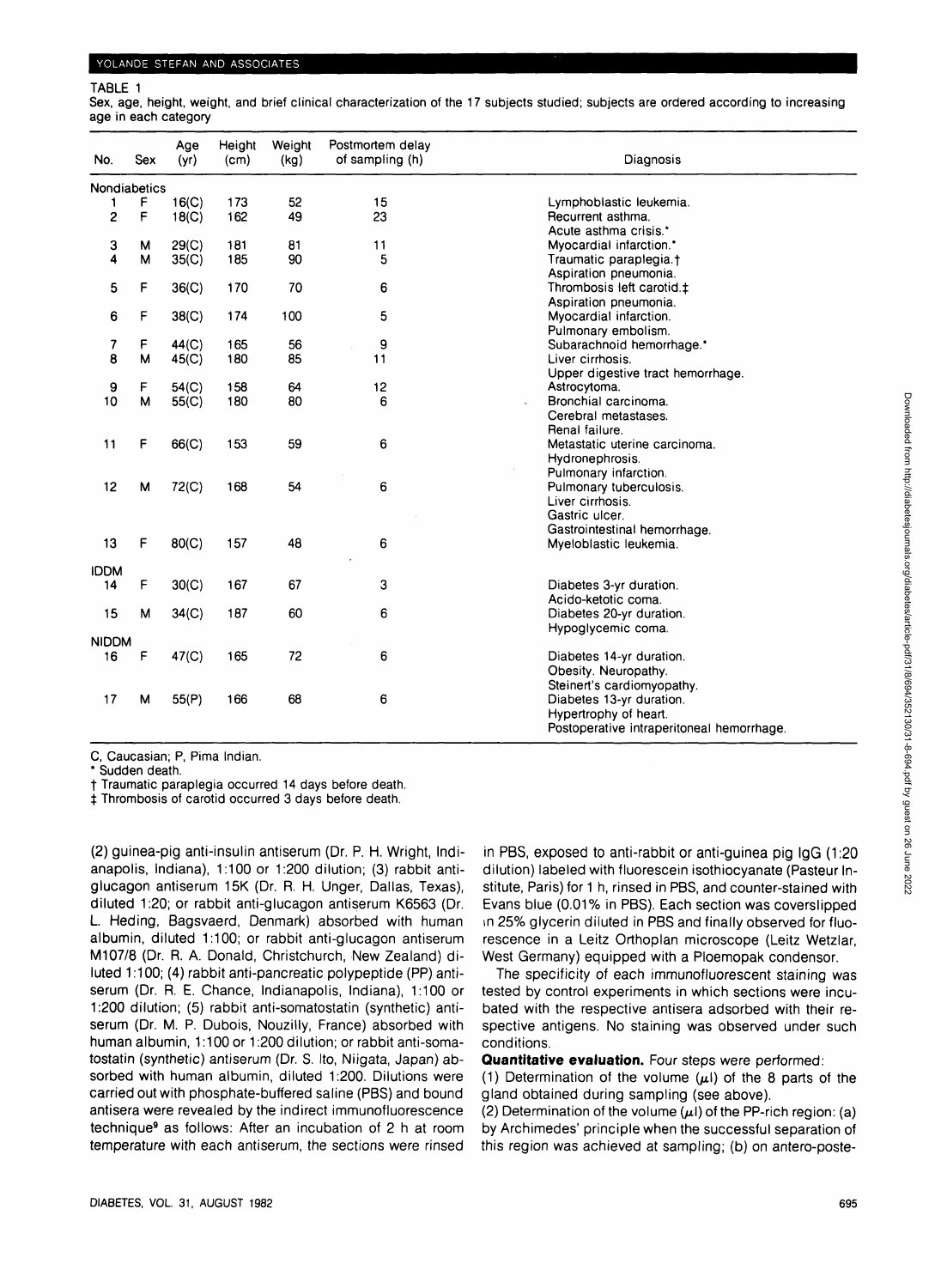rior, 5- $\mu$ m-thick sections of parts I-IV of the head<sup>3</sup> stained with anti-PP antiserum;<sup>6</sup> the contour of the PP-rich region was outlined and its surface expressed as a percentage of the total surface of the section (both surfaces were measured by planimetry). The percentage obtained was used to multiply the volume of the entire parts I-IV determined under step 1.

(3) Determination of the volume density (Vv) of the glandular (endocrine + exocrine) tissue in HE-stained sections of the PP-rich and glucagon-rich regions. This was performed by the point counting method<sup>10</sup> at a low magnification ( $\times$  72), to subtract from the total volume density the volume occupied by nonglandular structures (e.g., fat, large vessels, connective septa). The volume  $(\mu I)$  of the glandular tissue in each region was obtained by multiplying the respective values of the volume density by the volume  $(\mu I)$  of these regions obtained according to steps 1 and 2 (Table 2).

(4) Determination of the volume density (Vv) of each immunofluorescent cell type within glandular tissue in three lobules of the PP-rich region of the pancreas and in three lobules of the glucagon-rich region (Table 3). The three lobules analyzed corresponded approximately to a surface of  $5-9$  mm<sup>2</sup> in the PP-rich region and  $10-12$  mm<sup>2</sup> in the glucagon-rich region.\* The measurement of volume density was performed by the point counting method<sup>10</sup> at high magnification  $(x500)$ . The expression of the volumes of immunofluorescent cells on a "per lobule" basis proved to be a more realistic expression of the endocrine cell content in the human pancreas than the "per islet" basis used in previous work on rodent pancreas,<sup>1,11,12</sup> since in the human PPrich lobe, endocrine cells are grouped in ill-defined colonies. Moreover, the "per lobule" quantification allowed to take into account fluorescent cells dispersed outside the islets.

Point counting was performed directly on the fluorescence microscope equipped with a drawing tube through which the lattice of the test grid was projected over the fluorescent image seen in the eyepieces. The original formula for point counting<sup>10</sup> was modified<sup>13</sup> to take into account the overestimation of volume density of fluorescent cells due to the superposition of positive and negative structures within the thickness of the section. Thus, for each antiserum:<sup>11</sup>

Vv (volume density) = 
$$
\frac{P \text{ (cells)}}{P \text{ (glandular tissue)}} - \frac{T}{2}
$$

\n× 
$$
\frac{I \text{ (cells)}}{2P \text{ (glandular tissue)}} \times \frac{1}{d}
$$

 $P$  (cells) = number of intersection points of the test grid over immunofluorescent cells.

 $P$  (glandular tissue) = number of intersection points of the test grid over glandular tissue.

T = thickness of the section (5  $\mu$ m).

# TABLE 2

Volume  $(\mu I)$  of glandular tissue (endocrine + exocrine) and relative proportion (%) of PP-rich and glucagon-rich regions in the pancreas of each subject identified and numbered as in Table 1; the total volume of the pancreatic glandular tissue is obtained by summing up the values of the two regions

|              |              |             | PP-rich<br>region                       |      | Glucagon-rich<br>region                 |      |  |  |  |
|--------------|--------------|-------------|-----------------------------------------|------|-----------------------------------------|------|--|--|--|
| No.          | Sex          | Age<br>(yr) | Volume $(\mu I)$<br>glandular<br>tissue | %    | Volume $(\mu I)$<br>glandular<br>tissue | %    |  |  |  |
|              | Nondiabetics |             |                                         |      |                                         |      |  |  |  |
| 1            | F            | 16(C)       | 3,140                                   | 6.2  | 47,330                                  | 93.8 |  |  |  |
| 2            | F            | 18(C)       | 3.110                                   | 9.5  | 29,660                                  | 90.5 |  |  |  |
| 3            | м            | 29(C)       | 4,570                                   | 9.2  | 45,010                                  | 90.8 |  |  |  |
| 4            | м            | 35(C)       | 10.670                                  | 11.8 | 79.950                                  | 88.2 |  |  |  |
| 5            | F            | 36(C)       | 10,980                                  | 14.2 | 66.100                                  | 858  |  |  |  |
| 6            | F            | 38(C)       | 10,380                                  | 8.0  | 119,650                                 | 92.0 |  |  |  |
| 7            | F            | 44(C)       | 3,930                                   | 10.4 | 34,040                                  | 89.6 |  |  |  |
| 8            | м            | 45(C)       | 6.800                                   | 11.2 | 53,980                                  | 88.8 |  |  |  |
| 9            | F            | 54(C)       | 7.380                                   | 11.5 | 57,000                                  | 88.5 |  |  |  |
| 10           | м            | 55(C)       | 6,730                                   | 9.6  | 63,200                                  | 90.4 |  |  |  |
| 11           | F            | 66(C)       | 3.650                                   | 11.0 | 29,670                                  | 89.0 |  |  |  |
| 12           | м            | 72(C)       | 4,220                                   | 10.1 | 37,670                                  | 89.9 |  |  |  |
| 13           | F            | 80(C)       | 5.450                                   | 8.5  | 58,470                                  | 91.5 |  |  |  |
| <b>IDDM</b>  |              |             |                                         |      |                                         |      |  |  |  |
| 14           | F            | 30(C)       | 2.760                                   | 14.4 | 16,350                                  | 85.6 |  |  |  |
| 15           | м            | 34(C)       | 5.790                                   | 16.2 | 29.880                                  | 83.8 |  |  |  |
| <b>NIDDM</b> |              |             |                                         |      |                                         |      |  |  |  |
| 16           | F            | 47(C)       | 7,820                                   | 15.0 | 44,220                                  | 85.0 |  |  |  |
| 17           | м            | 55(P)       | 14,590                                  | 17.2 | 70,270                                  | 82.8 |  |  |  |

I (cells) = number of lines (vertical and horizontal) of the test grid intersected by fluorescent cells or cell clusters (= correction for superposition).

 $d =$  distance between horizontal and vertical lines of the test grid.

The volume  $(\mu I)$  of each immunofluorescent cell population was obtained by multiplying the respective values of volume density (Vv) by the volume of glandular tissue calculated as detailed under step 3 (Table 4).

The immunofluorescent evaluation of endocrine cell populations requires a sufficient degree of preservation of cellular structures and of antigenicity of the hormones. We found that all pancreases fixed within 6 h after death, and most glands sampled 12 h postmortem, were suitable in both respects. Cold storage of the body allows for more extended preservation of the pancreas; case 1 sampled at 23 h postmortem presented satisfactory preservation of structure and immunofluorescent reaction.

# **RESULTS**

The clinical and autopsy findings in all subjects are shown in Table 1.

# NONDIABETIC SUBJECTS

**PP-rich region.** This region contains nearly all the PP-cells of the pancreas where they represent the most important cell type in both relative (volume density, Vv: Table 3) and absolute  $(\mu I: Table 4$  and Figure 1) volumes; insulin cells rank second; somatostatin cells follow in the third position, while glucagon cells are in exceedingly low volume and in

<sup>\*</sup> Series of immunostained sections were performed in all 8 parts of the pancreas obtained during sampling. When the immunofluorescent pattern elicited with the four antisera was comparable among the 4 parts (V-VIII) of the body and tail, the glucagon-rich region was considered homogeneous and the complete morphometric evaluation performed only in a series of sections from either part V or VI. The same procedure was applied to the four parts (I—IV) of the pancreatic polypeptide-rich region and when homogeneous, the morphometric evaluation was carried out on either part I, II, or III.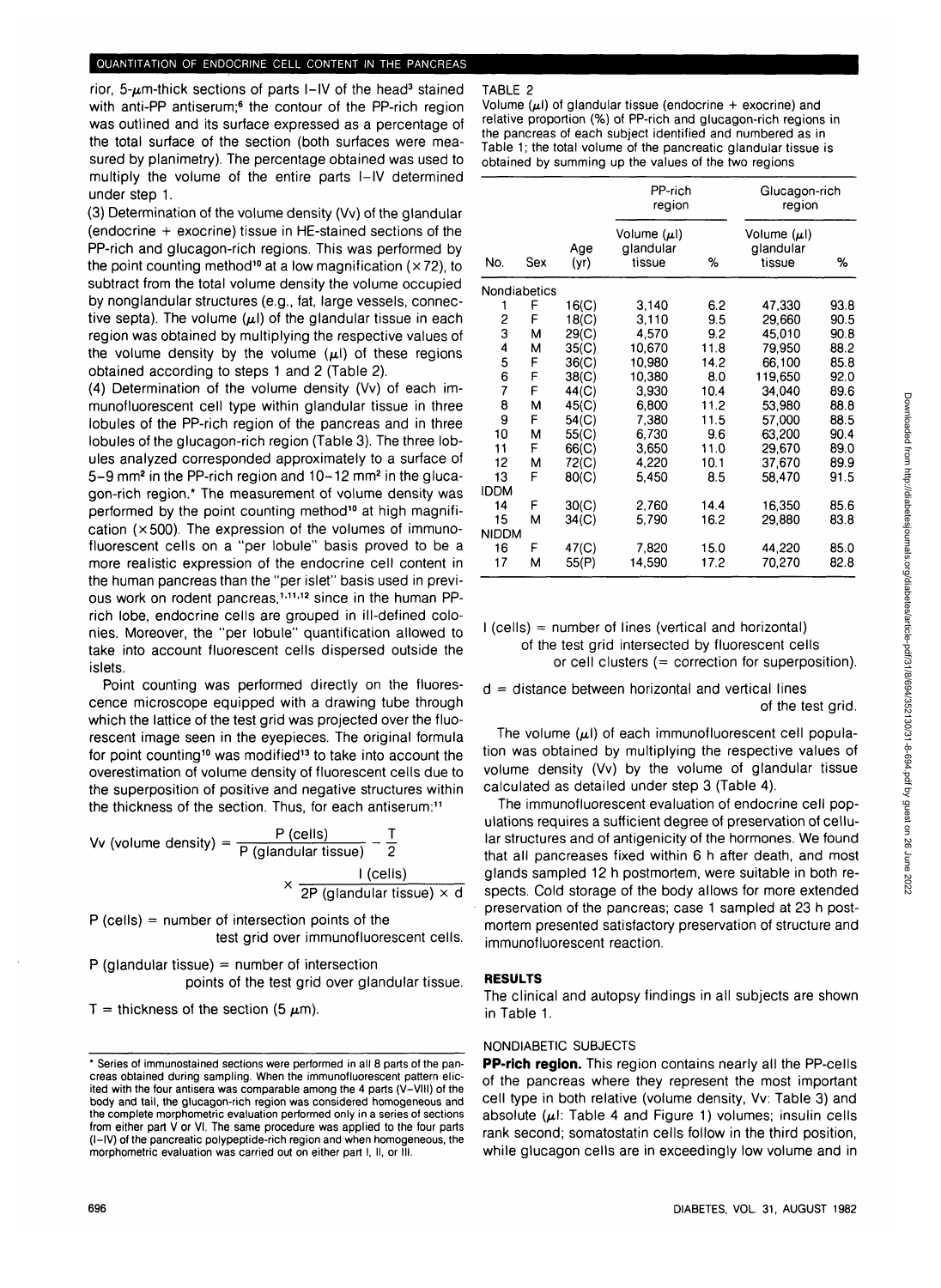# TABLE 3

Volume density (Vv) and relative percentage (%) of insulin-, glucagon-, somatostatin-, and PP-immunofluorescent cells in three PP-rich lobules of either part I, II, or III of the pancreatic head and in three glucagon-rich lobules of either part V or VI of the body of the pancreas. The values of Vv represent relative volumes which, multiplied by the volumes in  $\mu$ l shown in Table 2, allow the determination of total immunofluorescent cell content of each pancreatic region (see Table 4). To improve the presentation of the table, the values of volume density, all less than 0.01, have been multiplied by 103 . Identification and numbering of subjects is identical to Table 1

|              |              |                | PP-rich lobules part I, II, or III <sup>3</sup> |              |              |            |              |                   |                |              |                |              | Glucagon-rich lobules part V or VI <sup>3</sup> |              |              |                   |            |              |            |                |
|--------------|--------------|----------------|-------------------------------------------------|--------------|--------------|------------|--------------|-------------------|----------------|--------------|----------------|--------------|-------------------------------------------------|--------------|--------------|-------------------|------------|--------------|------------|----------------|
|              |              |                |                                                 | Insulin      |              | Glucagon   |              | Somato-<br>statin | PP             |              | Total<br>Vv    | Insulin      |                                                 | Glucagon     |              | Somato-<br>statin |            | PP           |            | Total<br>V٧    |
| No.          | Sex          | Age<br>(yr)    | Vv                                              | %            | V٧           | %          | V٧           | %                 | Vv             | %            | endo-<br>crine | ٧v           | %                                               | Vv           | %            | V٧                | %          | ٧v           | %          | endo-<br>crine |
|              | Nondiabetics |                |                                                 |              |              |            |              |                   |                |              |                |              |                                                 |              |              |                   |            |              |            |                |
|              | F            | 16(C)          | 5.89                                            | 31.6         | 0.27         | 1.5        | 0.38         | 2.0               | 12.07          | 64.9         | 18.61          | 8.61         | 79.3                                            | 1.75         | 16.1         | 0.42              | 3.9        | 0.08         | 0.7        | 10.86          |
| 2            | F            | 18(C)          | 8.73                                            | 41.7         | 0.38         | 1.8        | 0.46         | 2.2               | 11.35          | 54.3         | 20.92          | 7.64         | 87.8                                            | 0.51         | 5.9          | 0.43              | 4.9        | 0.12         | 1.4        | 8.70           |
| 3            | M            | 29(C)          | 2.34                                            | 11.9         | 0.10         | 0.6        | 0.26         | 1.3               | 17.00          | 86.3         | 19.70          | 5.79         | 84.8                                            | 0.75         | 11.0         | 0.25              | 3.7        | 0.04         | 0.6        | 6.83           |
| 4            | М            | 35(C)          | 2.76                                            | 12.7         | 0.15         | 0.7        | 0.29         | 1.3               | 18.61          | 85.3         | 21.81          | 5.29         | 67.7                                            | 1.91         | 24.5         | 0.54              | 6.9        | 0.07         | 0.9        | 7.81           |
| 5            | F            | 36(C)          | 1.25                                            | 6.3          | 0.03         | 0.2        | 0.18         | 0.9               | 18.43          | 92.7         | 19.89          | 7.59         | 81.9                                            | 1.21         | 13.1         | 0.35              | 3.8        | 0.12         | 1.3        | 9.27           |
| 6            | F            | 38(C)          | 1.30                                            | 12.8         | 0.08         | 0.8        | 0.14         | 1.4               | 8.67           | 85.1         | 10.19          | 4.10         | 78.2                                            | 0.84         | 16.0         | 0.12              | 2.3        | 0.18         | 3.4        | 5.24           |
| 7            | F            | 44(C)          | 6.44                                            | 41.8         | 0.07         | 0.5        | 0.34         | 2.2               | 8.56           | 55.5         | 15.41          | 9.14         | 87.3                                            | 0.81         | 7.7          | 0.49              | 4.7        | 0.03         | 0.3        | 10.47          |
| 8            | М            | 45(C)          | 2.44                                            | 12.9         | 0.20         | 1.1        | 0.21         | 1.1               | 16.12          | 85.0         | 18.97          | 6.71         | 84.1                                            | 0.94         | 11.8         | 0.17              | 2.1        | 0.16         | 2.0        | 7.98           |
| 9            | F            | 54(C)          | 3.34                                            | 15.7         | 0.01         | 0.1        | 0.33         | 1.5               | 17.66          | 82.8         | 21.34          | 10.03        | 89.7                                            | 0.68         | 6.1          | 0.44              | 3.9        | 0.03         | 0.3        | 11.18          |
| 10           | М            | 55(C)          | 2.93                                            | 5.7          | 0.07         | 0.1        | 0.24         | 0.5               | 48.41          | 93.7         | 51.65          | 7.30         | 81.8                                            | 1.05         | 11.8         | 0.44              | 4.9        | 0.13         | 1.5        | 8.92           |
| 11           | F            | 66(C)          | 6.93                                            | 22.0         | 0.09         | 0.3        | 0.47         | 1.5               | 24.02          | 76.2         | 31.51          | 12.59        | 85.1                                            | 1.68         | 11.4         | 0.48              | 3.2        | 0.04         | 0.3        | 14.79          |
| 12           | M            | 72(C)          | 5.12                                            | 5.5          | 0.19         | 0.2        | 0.76         | 0.8               | 86.26          | 93.4         | 92.33          | 17.98        | 85.1                                            | 2.17         | 10.3         | 0.86              | 4.1        | 0.11         | 0.5        | 21.12          |
| 13           | F            | 80(C)          | 1.47                                            | 8.7          | 0.05         | 0.3        | 0.28         | 1.7               | 15.11          | 89.4         | 16.91          | 4.37         | 70.4                                            | 1.50         | 24.2         | 0.25              | 4.0        | 0.09         | 1.4        | 6.21           |
| <b>IDDM</b>  |              |                |                                                 |              |              |            |              |                   |                |              |                |              |                                                 |              |              |                   |            |              |            |                |
| 14           | F            | 30(C)          | 0.00                                            | 0.0          | 0.04         | 0.3        | 0.28         | 2.0               | 13.76          | 97.7         | 14.08          | < 0.01       | 0.0                                             | 6.00         | 92.2         | 0.43              | 6.6        | 0.08         | 1.2        | 6.51           |
| 15           | M            | 34(C)          | 0.00                                            | 0.0          | 0.12         | 0.8        | 0.80         | 5.4               | 13.98          | 93.8         | 14.90          | 1.96         | 25.4                                            | 5.21         | 67.4         | 0.41              | 5.3        | 0.15         | 1.9        | 7.73           |
| <b>NIDDM</b> |              |                |                                                 |              |              |            |              |                   |                |              |                |              |                                                 |              |              |                   |            |              |            |                |
| 16<br>17     | F<br>M       | 47(C)<br>55(P) | 2.88<br>1.32                                    | 15.9<br>11.4 | 0.52<br>0.12 | 2.9<br>1.0 | 0.48<br>0.07 | 2.6<br>0.6        | 14.24<br>10.07 | 78.6<br>87.0 | 18.12<br>11.58 | 5.19<br>2.27 | 70.2<br>63.1                                    | 1.63<br>1.13 | 22.1<br>31.4 | 0.46<br>0.14      | 6.2<br>3.9 | 0.11<br>0.06 | 1.5<br>1.7 | 7.34<br>3.60   |
|              |              |                |                                                 |              |              |            |              |                   |                |              |                |              |                                                 |              |              |                   |            |              |            |                |

some cases virtually absent (Table 3: relative volume; Table 4 and Figure 1: absolute volume).

**Glucagon-rich region.** This part of the pancreas contains nearly all the glucagon cells of the gland: in absolute volume  $(\mu l)$ , glucagon cells represent from 5.9 (case 2) to 24.5% (case 4) of the total endocrine cell content of this region (Table 4); this large variation could not be related to either age or sex in the cases studied. Glucagon cells are preceded in volume by insulin cells, which rank first in both relative (Table 3) and absolute (Table 4) volumes, and

# TABLE 4

Total volume  $(\mu)$  of insulin-, glucagon-, somatostatin-, and PP-immunofluorescent cells in the PP-rich and in the glucagon-rich regions of the pancreas. The summing up of the values from the two regions gives the total pancreatic content of each immunofluorescent cell type. Identification and numbering of subjects is identical to Table 1

|                    |             |             |         |                    | PP-rich region |       | Glucagon-rich region |          |              |      |  |  |
|--------------------|-------------|-------------|---------|--------------------|----------------|-------|----------------------|----------|--------------|------|--|--|
| No.                | Sex         | Age<br>(yr) | Insulin | Glucagon           | Somatostatin   | PP    | Insulin              | Glucagon | Somatostatin | PP   |  |  |
| Nondiabetics       |             |             |         |                    |                |       |                      |          |              |      |  |  |
|                    | F           | 16(C)       | 18.5    | 0.8                | 1.2            | 37.9  | 407.5                | 82.8     | 19.9         | 3.8  |  |  |
|                    | F           | 18(C)       | 27.2    | 1.2<br>35.3<br>1.4 |                |       | 226.6                | 15.1     | 12.8         | 3.6  |  |  |
| $\frac{2}{3}$      | M           | 29(C)       | 10.7    | 0.5                | 1.2            | 77.7  | 260.6                | 33.8     | 11.3         | 1.8  |  |  |
| 4                  | М           | 35(C)       | 29.4    | 1.6                | 3.1<br>198.6   |       | 422.9                | 152.7    | 43.2         | 5.6  |  |  |
| 5<br>6<br>7        | F           | 36(C)       | 13.7    | 0.3                | 2.0            | 202.4 | 501.7                | 80.1     | 23.1         | 7.9  |  |  |
|                    | $\mathsf F$ | 38(C)       | 13.5    | 0.8                | 1.5            | 90.0  | 490.6                | 100.5    | 14.4         | 21.5 |  |  |
|                    | F           | 44(C)       | 25.3    | 0.3                | 1.3            | 33.6  | 311.1                | 27.6     | 16.7         | 1.0  |  |  |
| 8                  | M           | 45(C)       | 16.6    | 1.4                | 1.4            | 109.6 | 362.2                | 50.7     | 9.2          | 8.6  |  |  |
| 9                  | F           | 54(C)       | 24.6    | 0.1                | 2.4            | 130.3 | 571.7                | 38.8     | 25.0         | 1.7  |  |  |
| 10                 | М           | 55(C)       | 19.7    | 0.5                | 1.6            | 325.8 | 461.4                | 66.4     | 27.8         | 8.2  |  |  |
| 11                 | F           | 66(C)       | 25.3    | 0.3                | 1.7            | 88.3  | 373.5                | 49.8     | 14.2         | 1.2  |  |  |
| 12                 | M           | 72(C)       | 21.6    | 0.8                | 3.2            | 364.0 | 677.3                | 81.7     | 32.4         | 4.1  |  |  |
| 13                 | F           | 80(C)       | 8.0     | 0.3                | 1.6            | 82.3  | 255.5                | 87.7     | 14.6         | 5.2  |  |  |
| <b>IDDM</b>        |             |             |         |                    |                |       |                      |          |              |      |  |  |
| 14                 | F           | 30(C)       | 0.0     | 0.1                | 0.8            | 38.0  | < 0.2                | 98.1     | 7.0          | 1.3  |  |  |
| 15<br><b>NIDDM</b> | M           | 34(C)       | 0.0     | 0.7                | 4.6            | 80.9  | 58.6                 | 155.7    | 12.3         | 4.5  |  |  |
| 16                 | F           | 47(C)       | 22.5    | 4.1                | 3.8            | 111.4 | 229.5                | 72.1     | 20.3         | 4.9  |  |  |
| 17                 | M           | 55(P)       | 19.3    | 1.8                | 1.0            | 146.9 | 159.5                | 79.4     | 9.8          | 4.2  |  |  |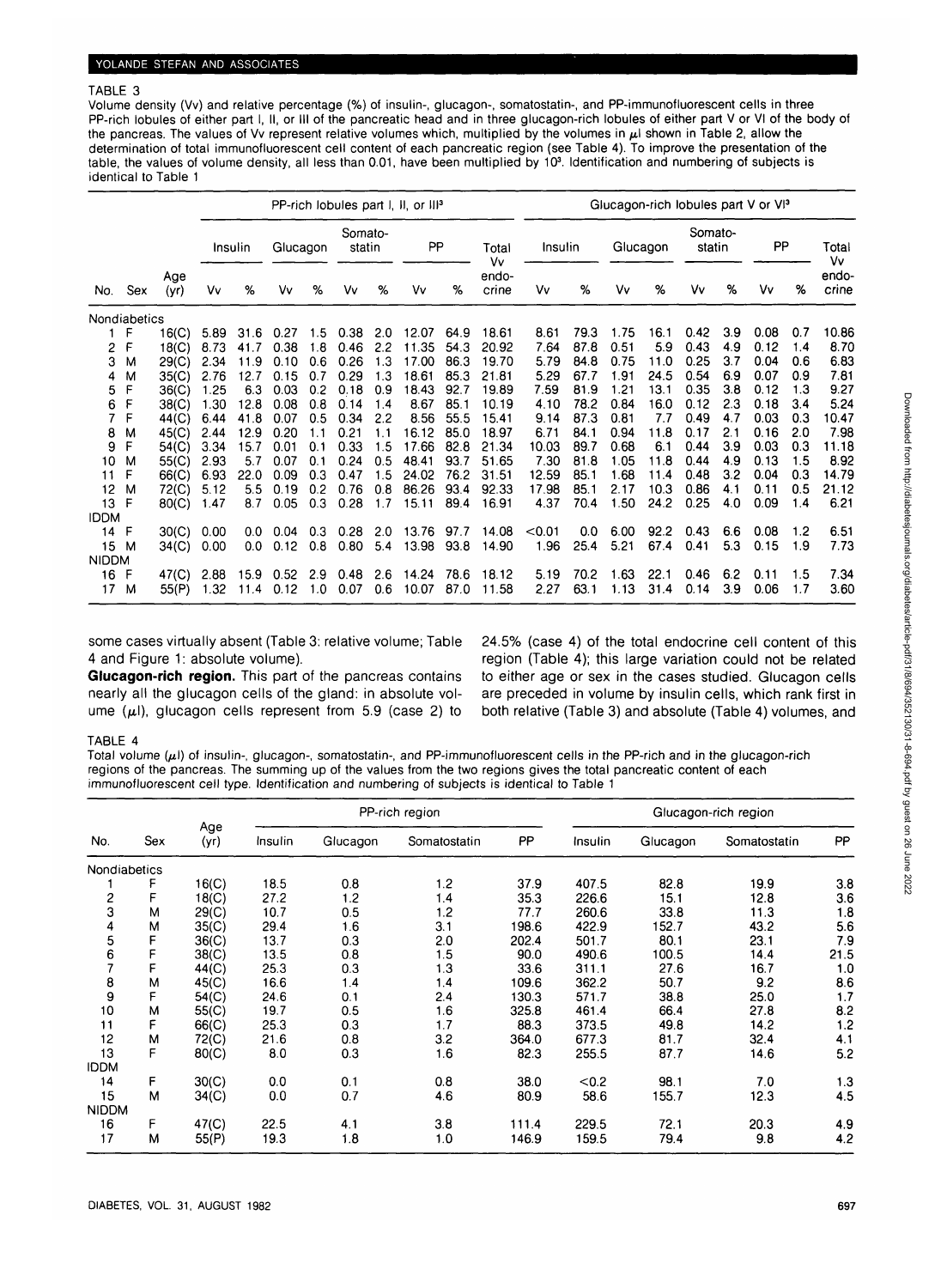# QUANTITATION OF ENDOCRINE CELL CONTENT IN THE PANCREAS



**FIGURE 1. Cumulative histogram of the volume (fi\) of Immunofluorescent cell populations In the pancreas of nondiabetic and diabetic subjects. In the four panels, each column corresponds to one subject identified by sex and age at the bottom of the columns. In each column, the white part represents the volume of Immunofluorescent cells in the glucagon-rich region of the pancreas and the black part represents the volume of the same cell type in the pancreatic polypeptide-rich region. For pancreatic polypeptide, except In case F38, the contribution of the glucagon-rich region (in white) to each column was drawn arbitrarily at the limit of visibility permitted by the photographic reduction. For the actual values, see Table 4. This applies also to some black bars at the top of columns In glucagon and somatostatin panels, which, drawn to scale, would not have been visible. IDDM = insulin-dependent diabetes mellltus; NIDDM = non-insulin-dependent diabetes mellltus.**

followed by somatostatin cells and PP-cells (the latter in very small volumes) (Tables 3 and 4).

**Total pancreas.** When absolute volumes  $(\mu)$  of the respective cell populations are considered with respect to the entire pancreas, the following facts are detectable (see Table 4 and Figure 1): (a) insulin cells always represent the most abundant cell type with 52.8% (cases 4 and 10) to 80.7% (case 7) of the total endocrine cell volume; (b) in spite of the relatively small contribution of the PP-rich region to the total glandular tissue (6.2% to 14.2%, Table 2), PP-cells are the second most frequent cell type with 7.3% (case 1) to 36.6% (case 10) of the total pancreatic endocrine volume occupied; this rather wide variation seems to be due to the fact that unlike other endocrine cell types, PP-cells are not equally distributed according to sex and age. The mean calculated on all female subjects yields a total PP-cell volume of 93  $\mu$ l  $\pm$  21.0 (the large SEM is due to case 5 with an unusually high PP-cell content), while in male subjects, the mean reaches 220.8  $\mu$ l ± 57.1 (female versus male:  $P < 0.025$ ). When the respective proportions of PP-cells to the other endocrine cell types is calculated, the difference between female and male becomes even more significant:  $15\% \pm 2.1$  (female) versus  $26.5\% \pm 3.2$ (male),  $P < 0.005$ . In addition, when the ages of all nondiabetic subjects are considered, older subjects ( $\geq$ 54 yr) appear to have a larger PP-cell volume than the younger  $(S = 45 \text{ yr})$  (202.2  $\pm$  61.5 versus 104.9  $\mu$ l  $\pm$  25.0, P < 0.05). This supports the previous suggestion that the proportions of endocrine cells in the pancreas may not be constant throughout life.<sup>14</sup> With a total absolute volume varying from 16.3 (case 2) to 154.3  $\mu$ J (case 4) (5.0% to 18.0% of total endocrine volume), glucagon cells rank third while somatostatin cells, with a volume of 10.6 (case 8) to  $46.3 \mu$  (case 4) (1,9% to 5.4%) appear the least abundant cell type in the adult pancreas (Table 4).

#### IDDM SUBJECTS

As compared with the nondiabetic subjects, the PP-rich region of the 2 IDDM shows no insulin cells; glucagon and PPcell volumes  $(\mu l)$ , on the other hand, are comprised within nondiabetic limits, while somatostatin cell volumes appear slightly lower in case 14 and slightly higher in case 15 than in any of the nondiabetics. In the glucagon-rich region, case 14 has a barely detectable insulin cell volume, while case 15 has only one-fourth of the lowest nondiabetic value; glucagon cell volume  $(\mu l)$  of case 15 is very slightly above the highest nondiabetic volume, somatostatin cell volume of case 14 slightly below the lowest nondiabetic, while PP-cell volumes are comprised within nondiabetic limits (Table 4 and Figure 1).

# NIDDM SUBJECTS

In the PP-rich region, insulin and PP-cell volumes  $(\mu I)$  of the 2 NIDDM subjects are within nondiabetic values; glucagon cell volumes of both cases, however, are above the highest nondiabetic, more than twice for case 16; somatostatin cell volumes, on the other hand, are respectively higher (case 16) or lower (case 17) than any of the nondiabetics. In the glucagon-rich region, insulin cell volume of case 17 is smaller than the lowest nondiabetic; all other values are within nondiabetic limits (Table 4 and Figure 1). In both IDDM and NIDDM subjects, the proportion of the total glandular pancreatic tissue contributed by the PP-rich region is slightly higher than in any of the nondiabetics (Table 2).

#### **DISCUSSION**

The present paper provides the first quantitative evaluation of insulin, glucagon, somatostatin, and pancreatic polypeptide cells in the whole pancreas of 13 nondiabetic, 2 insulin-dependent diabetic, and 2 non-insulin-dependent diabetic humans. Quantitative data from random sections of the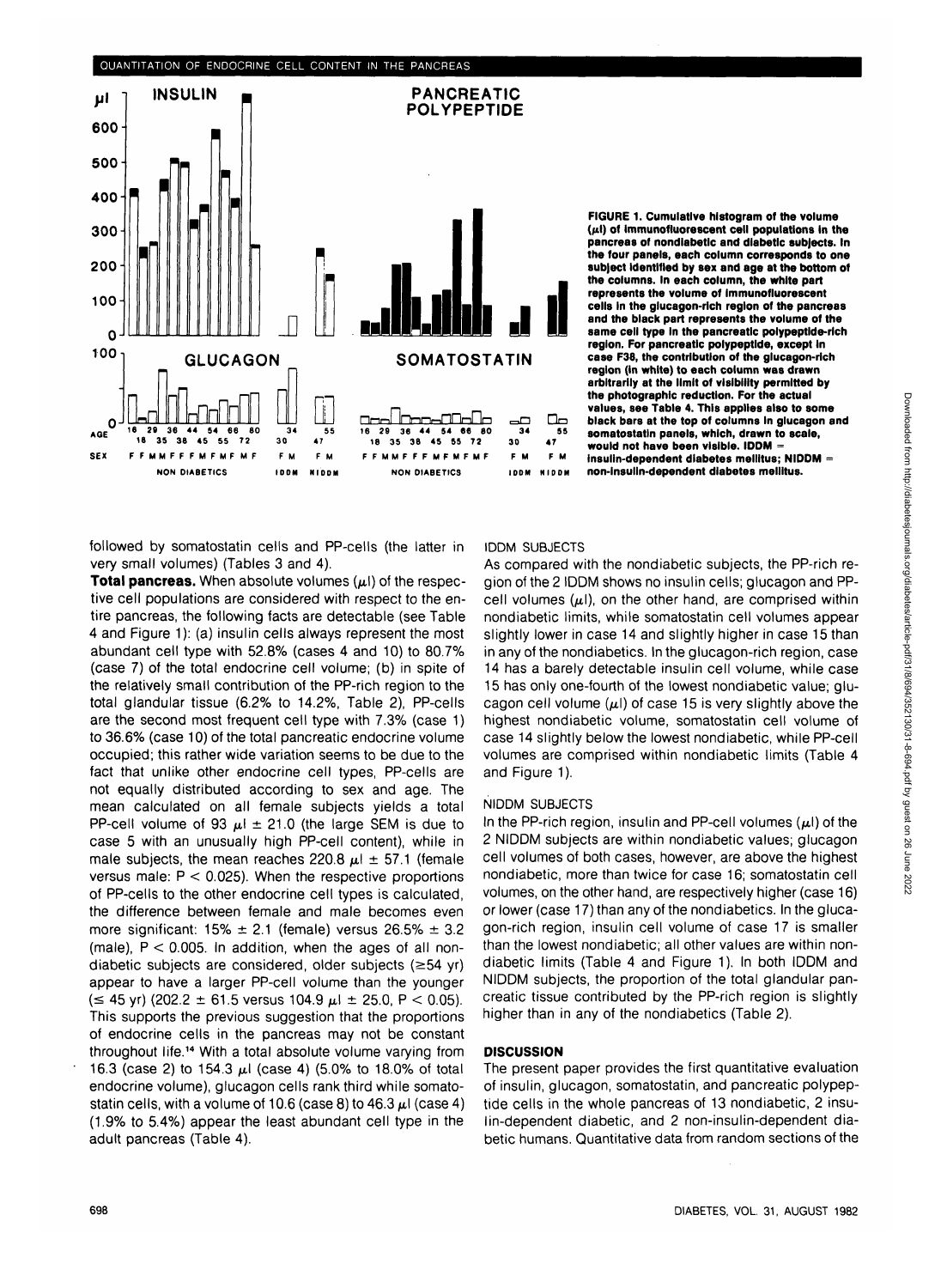# YOLANDE STEFAN AND ASSOCIATES

pancreas of 4 nondiabetics and 2 insulin-dependent diabetics, expressed on a "per islet" basis, were previously published.<sup>1</sup> The data reported in relative volume (Vv) showed a significant increase in somatostatin cells; we pointed out, however, that in view of the limited sampling and sparsity of available islets an absolute increase of somatostatin cells in the entire pancreas was considered unlikely. This caveat appears now fully justified by the present data.

The results of this study must be interpreted within the limitations of postmortem studies and the heterogeneity of the pathologic conditions and therapies. In addition, the inference of quantitative cell evaluation on the hormone profile of the subject must be viewed with equal caution: bright cellular immunofluorescence allowing the cells to be quantitated implies that the secretory granule content of these cells is high; it is thus impossible to determine the amount of degranulated cells, i.e., not immunofluorescent by our standards, which could nevertheless actively secrete and contribute to the hormonal status in vivo.

Besides the significant sex-related variation in the volume of pancreatic polypeptide cells in the group of nondiabetic "control" subjects, there were several differences between individual endocrine cell volumes  $(\mu\mathfrak{l})$  of diabetic subjects compared with nondiabetic values of the same cell type. However, given the very limited number of diabetic cases studied and the wide variations presented by the nondiabetic "control" subjects, we feel at present unable to attribute any significance to the difference noted, except for the extreme reduction (although one case still maintained an appreciable level) of insulin cell volume in IDDM subjects. This quantitatively confirms the long-known observation of scarcity or absence of such cells in insulin-dependent diabetes.<sup>15,16</sup> On the contrary, the hyperplasia of pancreatic polypeptide cells previously reported in this condition<sup>2</sup> was not confirmed. This may be explained on the basis of a sampling bias. In either the diabetic or nondiabetic PP-rich region, pancreatic polypeptide cells will always appear more frequent than any other endocrine cell type. The marked increase in the relative proportion of glucagon cells found in the pancreas of IDDM subjects (although the absolute volume of this cell type was barely above nondiabetic range in only one case), imposed extensive modifications on the topographic relationships between the various endocrine cells of the islet. This modification is especially important when considered with respect to the hypothesis that the arrangement and relative numbers of endocrine cells are not random but that the topographic order serves an integrated islet function.<sup>17,18</sup> On the contrary, the relative and absolute volumes of immunofluorescent cell types in the NIDDM cases, all within or close to nondiabetic range, do not cause apparent topographic alteration in the islets.

The limited number of diabetic cases available precluded statistical comparison with the nondiabetic "controls"; it is possible, however, that the quantitation of further diabetic pancreas will disclose significant changes besides the decrease of insulin cell volume in IDDM. Moreover, it should be mentioned that this paper did not consider the wide spectrum of structural changes characterizing IDDM1 - 15- 16 and, to a lesser extent, NIDDM islets (unpublished data). Once quantitated, these changes should contribute,

together with the present data on absolute volumes, to a more complete picture of the diabetic pancreas.

In summary, the present study has shown the feasibility of a quantitative analysis of endocrine cells in precisely sampled pancreas of adult humans and has established the upper and lower limits of different endocrine cell content in a limited population of subjects of different age and sex and in a few cases of diabetes. Other recent studies reported on pancreatic endocrine cell content in neonates and infants.19- 20

# **ACKNOWLEDGMENTS**

We are grateful to Dr. J. Cox, Department of Pathology, University of Geneva Medical School and to Dr. J. P. Assal, Department of Medicine, University of Geneva Cantonal Hospital, for providing us, respectively, with the autopsy material and the clinical information concerning the subjects studied. We thank Dr. Philip Gorden for a critical review of the manuscript, Danielle Ben Nasrand Monique Eissler for technical assistance, and Isabelle Bernard for secretarial help.

This work was supported by the Swiss National Science Foundation (grant no. 3.668.80), by a contract NO1-AM-7- 2213 (Human Diabetes Program Phoenix) from the National Institutes of Health, by the Sandoz Research Foundation, Basle, Switzerland, and by VA Institutional Research Support Grant 549-8001-01, NIH Grant AM-02700-16, and NIH Contract NO1-AM-6-2219.

**Note added in proof.** While the manuscript was in press, a further case of NIDDM could be evaluated (male, 78 yr, Caucasian). The following volumes  $(\mu I)$  of endocrine cells were found (cf., Table 4): (1) PP-rich region: insulin = 6.1; glucagon =  $0.3$ ; somatostatin =  $0.5$ ; PP =  $65.3$ ; and (2) glucagon-rich region: insulin =  $186.0$ ; glucagon = 100.7; somatostatin = 5.8; PP = 4.6.

#### **REFERENCES**

 Orci, L, Baetens, D., Rufener, C., Amherdt, M., Ravazzola, M., Studer, P., Malaisse-Lagae, F., and Unger, R. H.: Hypertrophy and hyperplasia of somatostatin-containing D-cells in diabetes. Proc. Natl. Acad. Sci. USA 73:1338-42, 1976.

2 Gepts, W., DeMey, J., and Marichal-Pipeleers, M.: Hyperplasia of pancreatic-polypeptide-cells in the pancreas of juvenile diabetics. Diabetologia 13:27–34, 1977

 Orci, L, Malaisse-Lagae, F., Baetens, D., and Perrelet, A.: Pancreatic polypeptide rich regions in human pancreas. Lancet 2:1200-1201, 1978.

 Gersell, D. J., Gingerich, R. L, and Greider, M. H.: Regional distribution and concentration of pancreatic polypeptide in the human and canine

pancreas. Diabetes 28:11–15, 1979.<br><sup>5</sup> Malaisse-Lagae, F., Orci, L., and Perrelet, A.: Anatomic and hormonal markers for the ventral primordium in the human pancreas? N. Engl. J. Med. 300:436, 1979.

 Malaisse-Lagae, F., Stefan, Y., Cox, J., Perrelet, A., and Orci, L: Identification of a lobe in the adult human pancreas rich in pancreatic polypeptide. Diabetologia 17:361-65, 1979.

<sup>7</sup> Rahier, J., Wallon, J., Gepts, W., and Haot, J.: Localization of pancreatic polypeptide cells in a limited lobe of the human neonate pancreas: remnant of the ventral primordium? Cell Tissue Res. 200:359-66, 1979.

<sup>8</sup> Baetens, D., Malaisse-Lagae, F., Perrelet, A., and Orci, L.: Endocrine pancreas: three-dimensional reconstruction shows two types of islets of Langerhans. Science 206:1323-25, 1979.

<sup>9</sup> Coons, A. H., Leduc, E. H., and Connolly, J. M.: Studies on antibody production. I. A method for the histochemical demonstration of specific antibody and its application to a study of the hyperimmune rabbit. J. Exp. Med. 702: 49-63, 1955.

 Weibel, E. R.: Stereological principles for morphometry in electron microscopic cytology. Int. Rev. Cytol. 26:235-302, 1969. <sup>11</sup>

 Stefan, Y., Malaisse-Lagae, F., Yoon, J. W., Notkins, A. L, and Orci, L: Virus-induced diabetes in mice: a quantitative evaluation of islet cell population by immunofluorescence technique. Diabetologia 75:395-401, 1978.